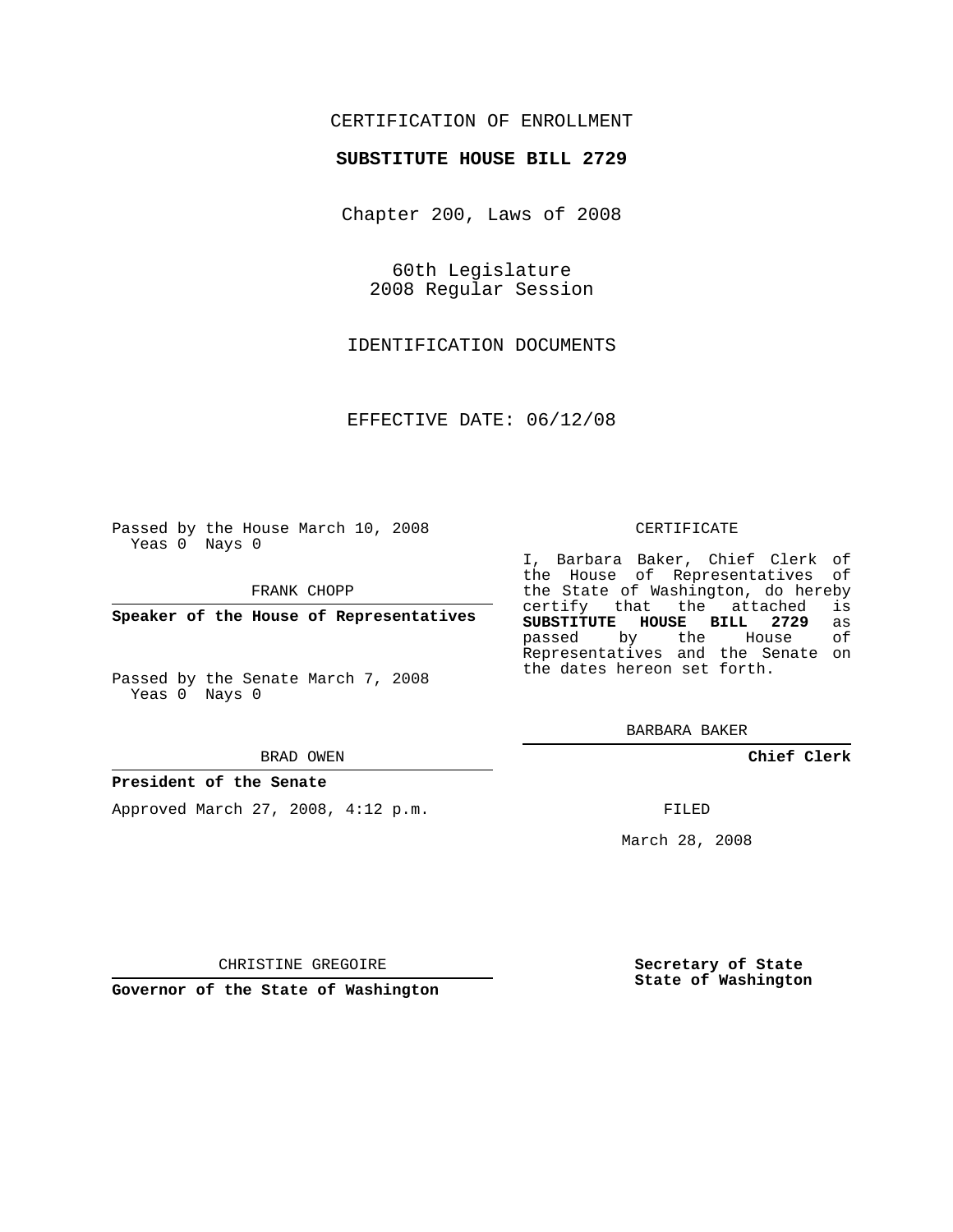# **SUBSTITUTE HOUSE BILL 2729** \_\_\_\_\_\_\_\_\_\_\_\_\_\_\_\_\_\_\_\_\_\_\_\_\_\_\_\_\_\_\_\_\_\_\_\_\_\_\_\_\_\_\_\_\_

\_\_\_\_\_\_\_\_\_\_\_\_\_\_\_\_\_\_\_\_\_\_\_\_\_\_\_\_\_\_\_\_\_\_\_\_\_\_\_\_\_\_\_\_\_

## AS AMENDED BY THE SENATE

Passed Legislature - 2008 Regular Session

# **State of Washington 60th Legislature 2008 Regular Session**

**By** House Technology, Energy & Communications (originally sponsored by Representatives Eddy, Pedersen, Appleton, Lantz, Upthegrove, Santos, Simpson, Hasegawa, Ericks, Ormsby, and Springer)

READ FIRST TIME 02/01/08.

 AN ACT Relating to identification documents; amending RCW 42.56.230 and 42.56.330; adding a new chapter to Title 9A RCW; and prescribing penalties.

BE IT ENACTED BY THE LEGISLATURE OF THE STATE OF WASHINGTON:

NEW SECTION. **Sec. 1.** The legislature finds that:

 (1) Washington state recognizes the importance of protecting its citizens from unwanted wireless surveillance.

 (2) Enhanced drivers' licenses and enhanced identicards are intended to facilitate efficient travel at land and sea borders between the United States, Canada, and Mexico, not to facilitate the profiling and tracking of individuals.

 (3) Easy access to the information found on enhanced drivers' licenses and enhanced identicards could facilitate the commission of other unwanted offenses, such as identity theft.

 NEW SECTION. **Sec. 2.** The definitions in this section apply throughout this chapter unless the context clearly requires otherwise. (1) "Enhanced driver's license" means a driver's license that is issued under RCW 46.20.202.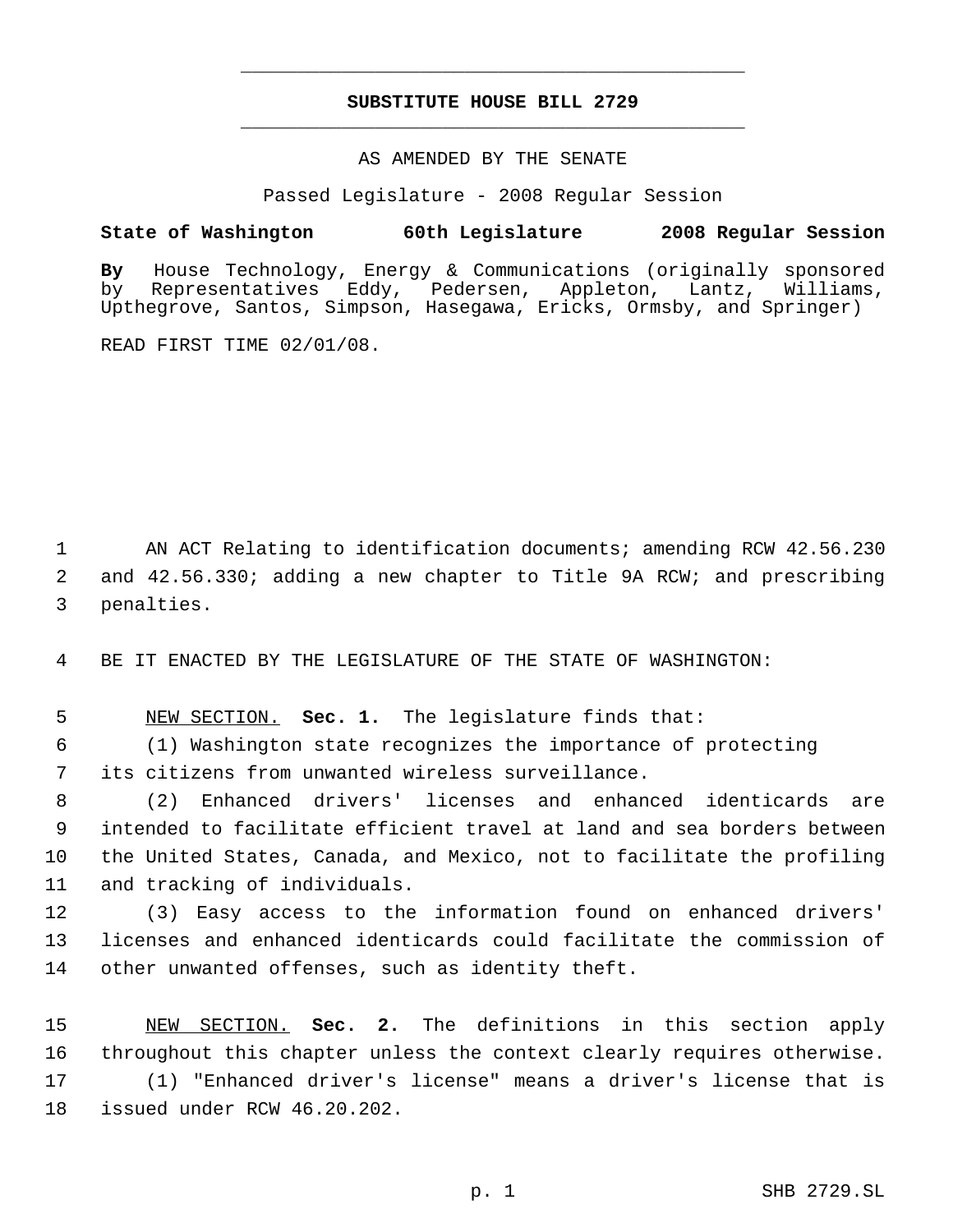(2) "Enhanced identicard" means an identicard that is issued under RCW 46.20.202.

 (3) "Identification document" means an enhanced driver's license or an enhanced identicard.

 (4) "Radio frequency identification" means a technology that uses radio waves to transmit data remotely to readers.

 (5) "Reader" means a scanning device that is capable of using radio waves to communicate with an identification document and read the data transmitted by the identification document.

 (6) "Remotely" means that no physical contact between the identification document and a reader is necessary in order to transmit data using radio waves.

 (7) "Unique personal identifier number" means a randomly assigned string of numbers or symbols issued by the department of licensing that is encoded on an identification document and is intended to be read remotely by a reader to identify the identification document that has been issued to a particular individual.

 NEW SECTION. **Sec. 3.** (1) Except as provided in subsection (2) of this section, a person is guilty of a class C felony if the person intentionally possesses, or reads or captures remotely using radio waves, information contained on another person's identification document, including the unique personal identifier number encoded on the identification document, without that person's express knowledge or consent.

(2) This section does not apply to:

 (a) A person or entity that reads an identification document to facilitate border crossing;

 (b) A person or entity that reads a person's identification document in the course of an act of good faith security research, experimentation, or scientific inquiry including, but not limited to, activities useful in identifying and analyzing security flaws and vulnerabilities; or

 (c) A person or entity that unintentionally reads an identification document remotely in the course of operating its own radio frequency identification system, provided that the inadvertently received information:

(i) Is not disclosed to any other party;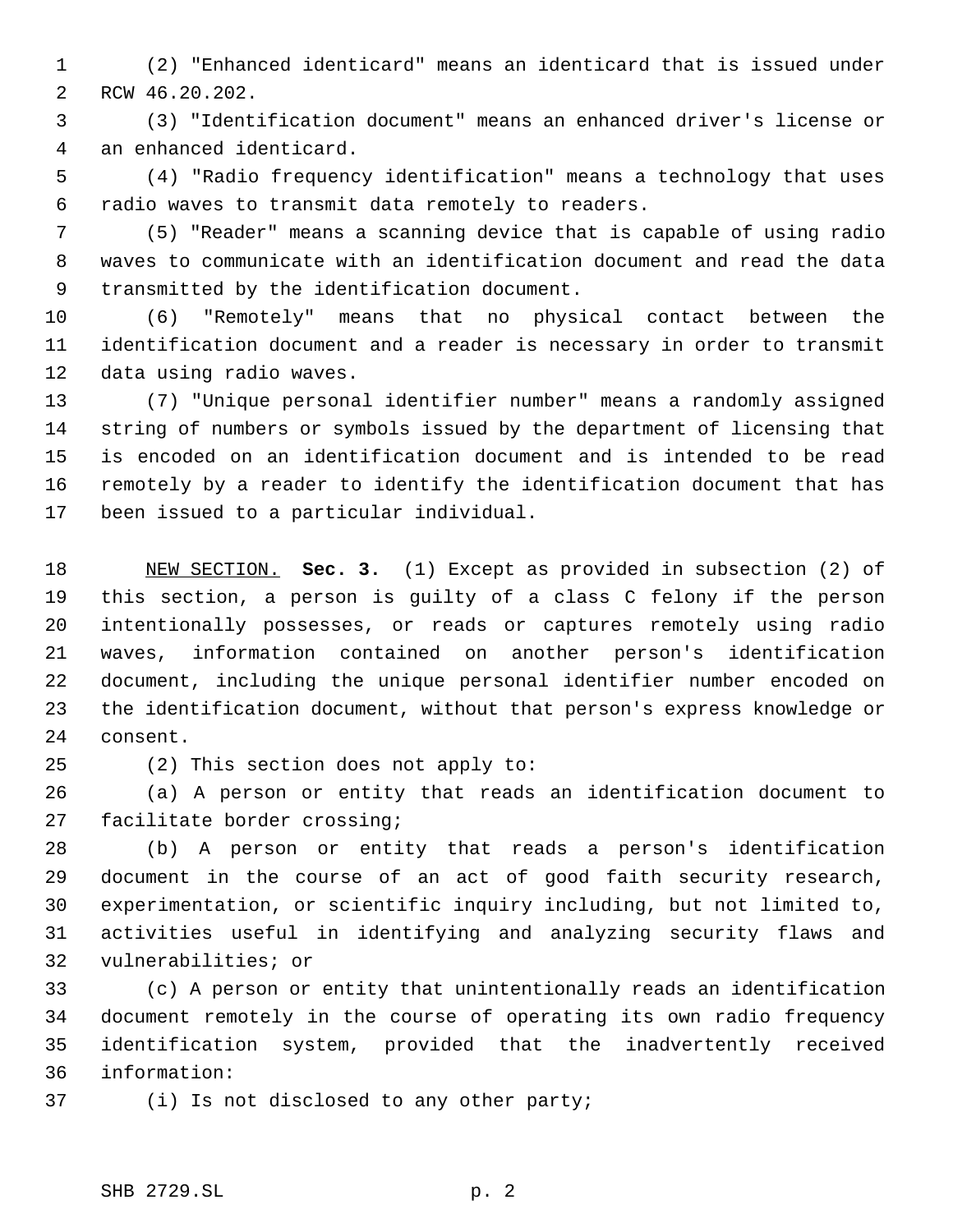(ii) Is not used for any purpose; and

(iii) Is not stored or is promptly destroyed.

 NEW SECTION. **Sec. 4.** The legislature finds that the practices covered by this chapter are matters vitally affecting the public interest for the purpose of applying chapter 19.86 RCW. A violation of this chapter is not reasonable in relation to the development and preservation of business and is an unfair or deceptive act in trade or commerce and an unfair method of competition for the purpose of applying chapter 19.86 RCW.

 **Sec. 5.** RCW 42.56.230 and 2005 c 274 s 403 are each amended to read as follows:

 The following personal information is exempt from public inspection and copying under this chapter:

 (1) Personal information in any files maintained for students in public schools, patients or clients of public institutions or public 16 health agencies, or welfare recipients;

 (2) Personal information in files maintained for employees, appointees, or elected officials of any public agency to the extent that disclosure would violate their right to privacy;

 (3) Information required of any taxpayer in connection with the assessment or collection of any tax if the disclosure of the information to other persons would (a) be prohibited to such persons by RCW 84.08.210, 82.32.330, 84.40.020, or 84.40.340 or (b) violate the taxpayer's right to privacy or result in unfair competitive 25 disadvantage to the taxpayer;  $((and))$ 

 (4) Credit card numbers, debit card numbers, electronic check numbers, card expiration dates, or bank or other financial account numbers, except when disclosure is expressly required by or governed by 29 other law; and

 (5) Documents and related materials and scanned images of documents 31 and related materials used to prove identity, age, residential address, social security number, or other personal information required to apply for a driver's license or identicard.

 **Sec. 6.** RCW 42.56.330 and 2007 c 197 s 5 are each amended to read as follows: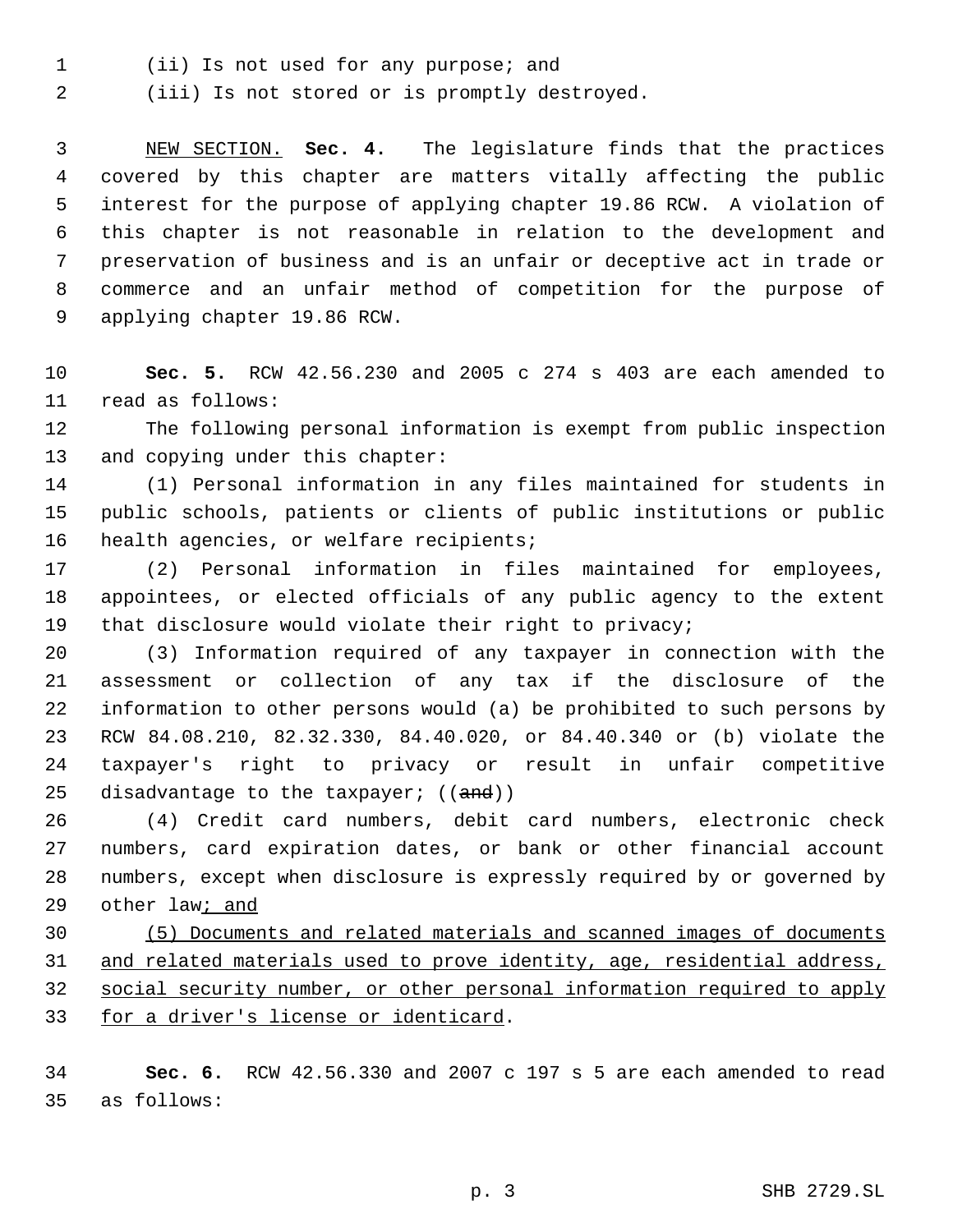The following information relating to public utilities and transportation is exempt from disclosure under this chapter:

 (1) Records filed with the utilities and transportation commission or attorney general under RCW 80.04.095 that a court has determined are confidential under RCW 80.04.095;

 (2) The residential addresses and residential telephone numbers of the customers of a public utility contained in the records or lists held by the public utility of which they are customers, except that this information may be released to the division of child support or the agency or firm providing child support enforcement for another state under Title IV-D of the federal social security act, for the 12 establishment, enforcement, or modification of a support order;

 (3) The names, residential addresses, residential telephone numbers, and other individually identifiable records held by an agency in relation to a vanpool, carpool, or other ride-sharing program or service; however, these records may be disclosed to other persons who apply for ride-matching services and who need that information in order to identify potential riders or drivers with whom to share rides;

 (4) The personally identifying information of current or former participants or applicants in a paratransit or other transit service operated for the benefit of persons with disabilities or elderly persons;

 (5) The personally identifying information of persons who acquire and use transit passes and other fare payment media including, but not limited to, stored value smart cards and magnetic strip cards, except that an agency may disclose this information to a person, employer, educational institution, or other entity that is responsible, in whole or in part, for payment of the cost of acquiring or using a transit pass or other fare payment media, or to the news media when reporting on public transportation or public safety. This information may also be disclosed at the agency's discretion to governmental agencies or groups concerned with public transportation or public safety;

 (6) Any information obtained by governmental agencies that is collected by the use of a motor carrier intelligent transportation system or any comparable information equipment attached to a truck, tractor, or trailer; however, the information may be given to other governmental agencies or the owners of the truck, tractor, or trailer